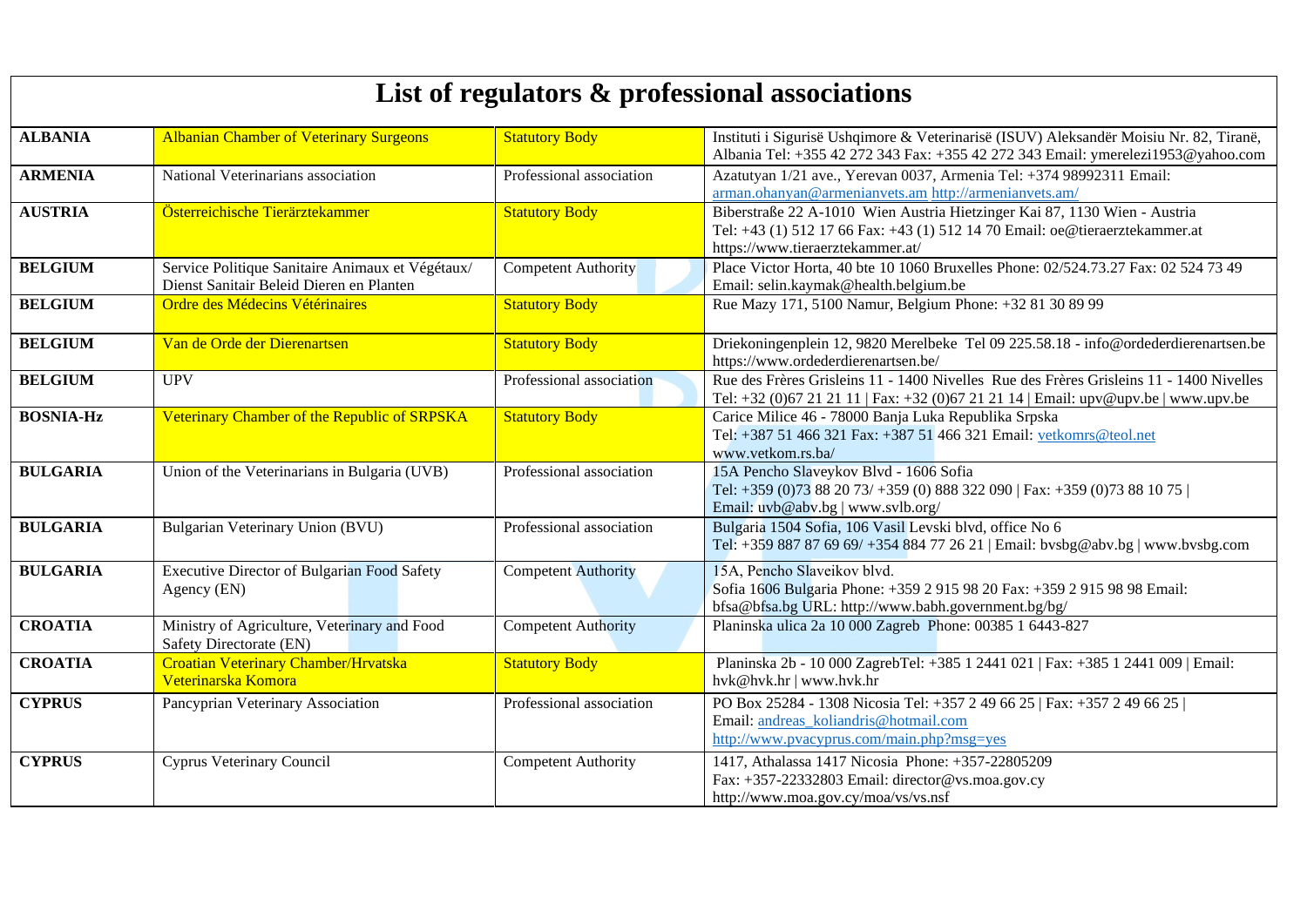| <b>CZECH REP</b> | Komora veterinárních lékařů Čr Chamber of<br><b>Veterinary Surgeons of Czech Republic)</b>                                        | <b>Statutory Body</b>      | Palackeho 1-3 - 61242 Brno Tel: +420 541 562 198/ +420 549 256 407   Fax: +420 549<br>256 407 Email: vetkom@vetkom.cz   www.vetkom.cz                                                                        |
|------------------|-----------------------------------------------------------------------------------------------------------------------------------|----------------------------|--------------------------------------------------------------------------------------------------------------------------------------------------------------------------------------------------------------|
| <b>DENMARK</b>   | Den Danske Dyrlaegeforening (DDD) / Danish<br>Veterinary Association                                                              | Professional association   | Peter Bangs Vej 30 - DK-2000 Frederiksberg<br>Tel:+45 38 71 08 88   Fax: +45 38 71 03 22   Email: ddd@ddd.dk   www.ddd.dk                                                                                    |
| <b>DENMARK</b>   | The Danish Veterinary and Food Administration<br>(DVFA) Fødevarestyrelsen (DA)                                                    | <b>Competent Authority</b> | Stationsparken 31-33 2600 Glostrup Phone: 72 27 69 00<br>Fax: 72 27 65 01 Email: fvst@fvst.dk www.foedevarestyrelsen.dk                                                                                      |
| <b>ESTONIA</b>   | Veterinary and Food Board (EN)                                                                                                    | <b>Competent Authority</b> | Väike-Paala 3 11415 Tallinn Phone: +372 605 1719<br>Fax: +372 621 1441 Email: ago@vet.agri.ee www.vet.agri.ee                                                                                                |
| <b>ESTONIA</b>   | Estonian Veterrinary association                                                                                                  | Professional association   | Kreutzwaldi 62, 51014 Tartu Tel: +372 74 22 582/ +372 50 11 882   Fax: +372 74 22<br>582   Email: info@vet .ee   www.vet.ee                                                                                  |
| <b>ESTONIA</b>   | Veterinary and Food Board (Veterinaar-ja<br>Toiduamet)                                                                            | <b>Competent Authority</b> | Väike-Paala 3 11415 Tallinn Estonia Phone: +372 605 1719<br>Fax: +372 621 1441 Email: ago@vet.agri.ee_www.vet.agri.ee                                                                                        |
| <b>FINLAND</b>   | Finnish Food Safety Authority<br>(Elintarviketurvallisuusvirasto)                                                                 | <b>Competent Authority</b> | Administrative Department/Legal Affairs 00790 Helsinki Finland<br>https://www.ruokavirasto.fi/en/about-us/services/service-numbers/<br>kirjaamo@foodauthority.fi                                             |
| <b>FRANCE</b>    | Ordre des Vétérinaires                                                                                                            | <b>Statutory Body</b>      | 34 rue Bréguet - 75011 Paris<br>Tel: +33 1 85 09 37 00   Fax: +33 1 53 36 16 01   Email: contact@ordre.veterinaire.fr<br>https://www.veterinaire.fr                                                          |
| <b>FRANCE</b>    | Ministère de l'alimentation, de l'agriculture et de la<br>pêche Sous-Directrice de l'enseignement supérieur<br>et de la recherche | <b>Competent Authority</b> | 1 ter avenue de Lowendal 75349 Paris 07 SP France                                                                                                                                                            |
| <b>FRANCE</b>    | Fédération des Syndicats Vétérinaires de France<br>(FSVF)                                                                         | Professional association   | 10 place Léon Blum - 75011 Paris<br>Tel: +33 1 44 93 30 60   Fax: +33 1 43 79 76 76   Email: fsvf@fsvf.org<br>www.lepointveterinaire.fr/mybdd/fiche/263 407/bb5page/etudiants/annuaire-<br>1/lesassociations |
| <b>GERMANY</b>   | Hessisches Ministerium für Umwelt, ländlichen<br>Raum und Verbraucherschutz                                                       | <b>Competent Authority</b> | Mainzer Str. 80 D-65187 Wiesbaden Germany https://ec.europa.eu/growth/tools-<br>databases/regprof/index.cfm?action=view_document&id_document=77                                                              |
| <b>GERMANY</b>   | <b>BTK</b>                                                                                                                        | <b>Statutory Body</b>      | Franzosische Straße 53 D- 10117 Berlin<br>Tel: +30 201 43 38 0   Fax: +30 201 43 38 - 88 (BTK)/ +30 201 43 38 - 90 (ATF)<br>Email: freytag@btkberlin.de   www.bundestieraerztekammer.de                      |
| <b>GERMANY</b>   | <b>BPT</b>                                                                                                                        | Professional association   | Hahnstr. 70 60528 Frankfurt Tel: 069 669818-0   Fax: 069 6668170   Email:<br>info@tieraerzteverband.de www.tieraerzteverband.de                                                                              |
| <b>GREECE</b>    | Hellenic Prof Association                                                                                                         | Professional association   | Lefevr str 4 - 11744 Neos Kosmos - Athens Tel: +30 210 52 26 769/ +30 210 52 02 901<br>  Fax: +30 210 52 02 935   Email: info@hva.gr_www.hva.gr                                                              |
| <b>GREECE</b>    | Ministry of Rural Development and Food<br>Directorate General of Veterinary Services                                              | <b>Competent Authority</b> | Kapnokoptiriou 6 Athens Greece                                                                                                                                                                               |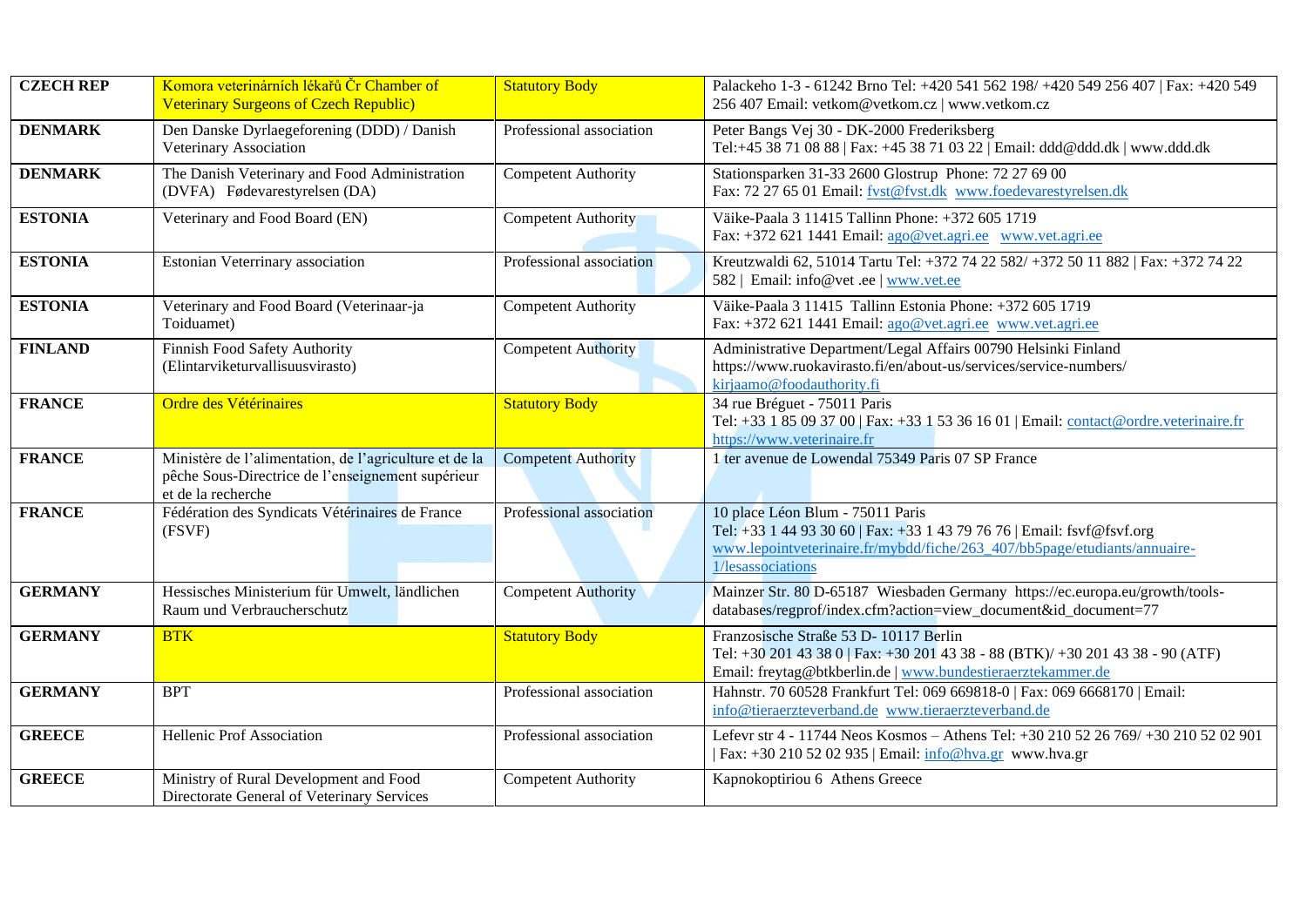| <b>HUNGARY</b>     | Hungarian Veterinary Chamber Magyar Állatorvosi   Statutory Body<br>Kamara (MAOK)                                                              |                            | Istvan ut 2 - 1078, Budapest Tel: +36 1 478 42 72   Fax: +36 1 478 42 82   Email:<br>maok@t-online.hu   http://www.maok.hu/                                                |
|--------------------|------------------------------------------------------------------------------------------------------------------------------------------------|----------------------------|----------------------------------------------------------------------------------------------------------------------------------------------------------------------------|
| <b>HUNGARY</b>     | Oktatási Hivatal, Magyar Ekvivalencia és<br>Információs Központ, Hungarian Equivalence and<br><b>Information Centre, Educational Authority</b> | <b>Competent Authority</b> | Centre Báthory utca 10 1054 Budapest Hungary Phone: +36 1 374 2201 Fax: +36 1 374<br>2492 Email: recognition@oh.gov.hu www.professionalrecognition.gov.hu                  |
| <b>ICELAND</b>     | Ministry of Fisheries and Agriculture                                                                                                          | <b>Competent Authority</b> | Solvholsgata 7 150 Reykjavik Phone: +354-545-9781<br>Fax: $+354-552-1160$ Email: ingibjorg.olof.vilhjalmsdottir@lan.stjr.is                                                |
| <b>IRELAND</b>     | Veterinary Ireland                                                                                                                             | Professional association   | 13 The Courtyard - Kilcarbery Park - Nangor road - Dublin 22Tel.: +358 9 7745 4810<br>http://www.veterinaryireland.ie/                                                     |
| <b>IRELAND</b>     | Veterinary Council of Ireland                                                                                                                  | <b>Statutory Body</b>      | 53 Lansdowne Road - Ballsbridge - Dublin 4<br>Tel: +353 (0)1 668 4402   Fax: +353 (0)1 660 43 73   Email: info@vci.ie   www.vci.ie                                         |
| <b>ITALY</b>       | <b>FNOVI</b>                                                                                                                                   | <b>Statutory Body</b>      | Via del Tritone 125 - 00187 Rome Tel: +39 (0)6 99588122  <br>Email: relazioni.esterne@fnovi.it   www.fnovi.it                                                              |
| <b>ITALY</b>       | Ministero della salute                                                                                                                         | <b>Competent Authority</b> | Ufficio VII - Via Giorgio Ribotta, 5 00144 Roma Italy Phone: 0039 06 59942776<br>Fax: 0039 06 59942553 http://www.salute.gov.it/ProfessioniSanitariePubblico/              |
| <b>LATVIA</b>      | Academic Information Centre (EN)                                                                                                               | <b>Competent Authority</b> | Smilsu iela 2 1050 Rīga Phone: +371 6722 51 55 Fax: +371 6722 10 06<br>Email: aic@aic.lv www.aic.lv                                                                        |
| <b>LATVIA</b>      | Latvijas Veterinararstu Biedriba                                                                                                               | Professional association   | Skolas iela 3 - 1010 Riga<br>Tel: +371 67288747   Fax: +371 67288747   Email: lvb@lvb.lv   www.lvb.lv                                                                      |
| <b>LITHUANIA</b>   | <b>Lithuanian Veterinary Association</b>                                                                                                       | Professional association   | Tilzes g. 18 - 47181 Kaunas<br>Tel: +370 37 26 79 71   Fax: +370 37 26 79 71   Email: lvga@lva.lt   www.lvga.lt/                                                           |
| <b>LITHUANIA</b>   | Valstybinė maisto ir veterinarijos tarnyba - State<br>Food and Veterinary Service                                                              | <b>Competent Authority</b> | Siesikų g. 19 07170 Vilnius Lithuania Phone: +370 5 240 4361<br>Fax: +370 5 240 4362 Email: vvt@vet.lt www.vet.lt                                                          |
| <b>LUXEMBURG</b>   | Collège Vétérinaire du Grand-Duché de Lux.                                                                                                     | <b>Statutory body</b>      | 7B Thomas Edison Street (2nd floor), L - 1445 Strassen, BP 1403 L-1014 Luxembourg -<br>Tel: (352) 247-83526   Fax: (352) 40 75 45   Email: college.veterinaire@asv.etat.lu |
| <b>LUXEMBURG</b>   | Ministère de la Santé - Service des professions de<br>santé                                                                                    | <b>Competent Authority</b> | Villa Louvigny, Allée Marconi 2120 Luxembourg                                                                                                                              |
| <b>MALTA</b>       | Maltese Vet Association                                                                                                                        | Professional association   | Sliema Road - Gzira Tel: +356 7922 5363   Fax: +356 2149 2174  <br>Email: maltaveterinaryassociation@gmail.com www.mva.org.mt/                                             |
| <b>MALTA</b>       | Veterinary Surgeons Council                                                                                                                    | <b>Competent Authority</b> | Registrar of Veterinary Surgeons' Council Fish and Farming Regulation and Control<br>Division The Abattoir, Albert Town, Marsa MRS 112 Malta                               |
| <b>MONTENEGRO</b>  | <b>Veterinary Chamber of Montenegro</b>                                                                                                        | <b>Statutory Body</b>      | Moskovska 89 - 81000 PodgoricaTel: +382 20 228 469   Fax: +382 20 228 469   Email:<br>vet.kom.cg@t-com.me                                                                  |
| <b>NETHERLANDS</b> | <b>KNMD</b>                                                                                                                                    | Professional association   | Postbus 421 - NL - 3990 GE Houten Tel: +31 (0)30 63 48 900   Fax: +31 (0)30 63 48<br>909   Email: info@knmvd.nl www.knmvd.nl                                               |
| <b>NETHERLANDS</b> | Ministry of Agriculture Nature and<br>Food quality                                                                                             | <b>Competent Authority</b> | Ministerie van LNV Postbus 20401 2500 EK Den Haag Netherlands                                                                                                              |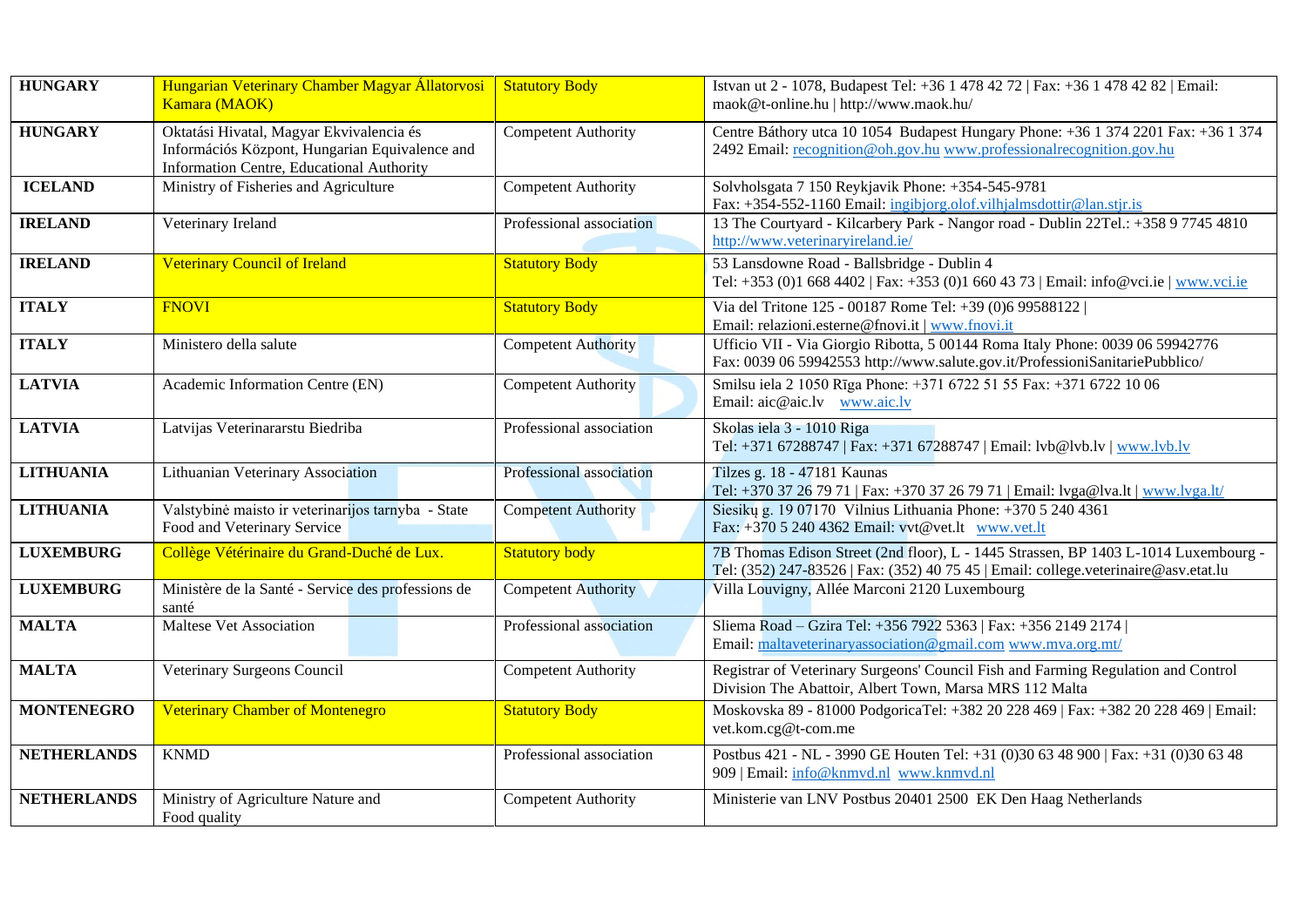| <b>NORTH</b><br><b>MACEDONIA</b><br>REP. | Veterinary Chamber of Republic of Macedonia                                                                                        | <b>Statutory Body</b>           | Makedonska brigade 4 1000 Skopje Tel: +389 2 32 40 733   Fax: +389 2 31 14 619  <br>Email: myk@myk.org.mk http://www.myk.org.mk/mk/                                                   |
|------------------------------------------|------------------------------------------------------------------------------------------------------------------------------------|---------------------------------|---------------------------------------------------------------------------------------------------------------------------------------------------------------------------------------|
| <b>NORWAY</b>                            | Den Norske Veterinærforening (DNV)                                                                                                 | Professional association        | Postboks 6781 St. Olavs pl. - 0130 Oslo<br>Tel: +47 (0)22 99 46 00   Fax: +47 (0) 22 99 46 01   Email: dnv@vetnett.no                                                                 |
| <b>NORWAY</b>                            | Norwegian Food Safety Authority                                                                                                    | <b>Competent Authority</b>      | Regionkontoret for Rogaland og Agder Felles postmottak P.O.Box 383, N-2381<br>Brumunddal Norway Fax: +47 62 35 69 44 Telephone nr: +47 51 68 43 00                                    |
| <b>POLAND</b>                            | Krajowa Izba Lekarsko-Weterynaryjna                                                                                                | <b>Professional association</b> | Al. Przyjaciól 1 - 00-565 Warszawa<br>Tel: +48 (0)22 622 09 55/ +48 (0)22 628 93 35   Fax: +48 (0)22 628 93 35  <br>Email: vetpol@vetpol.org.pl   www.vetpol.org.pl                   |
| <b>POLAND</b>                            | Krajowa Izba Lekarsko-Weterynaryjna                                                                                                | <b>Competent Authority</b>      | Al. Przyjaciól 1 - 00565 Warszawa Poland https://ec.europa.eu/growth/tools-<br>databases/regprof/index.cfm?action=view_document&id_document=754                                       |
| <b>PORTUGAL</b>                          | Ordem dos Médicos Veterinários                                                                                                     | <b>Statutory Body</b>           | Rua Filipe Folque N.º 10 J, 4º DTO 1050-113 Lisboa<br>Tel.: +351 (0)213 129 370   Fax.: +351 (0)213 129 379   Email: omv@omv.pt  <br>www.omv.pt                                       |
| <b>PORTUGAL</b>                          | Ministério do Trabalho e da Solidariedade Social<br>Instituto do Emprego e Formação Profissional, I.P.                             | <b>Competent Authority</b>      | Rua de Xabregas, 52, 2°, PT-1949-003 Lisboa Portugal                                                                                                                                  |
| <b>ROMANIA</b>                           | The Romanian College of Veterinary Surgeons                                                                                        | <b>Statutory Body</b>           | Spl. Independentei 105 sect. 5 - 050097 Bucuresti<br>Tel: +40 21 319 45 04   Fax: +40 21 319 45 05   Email: liviu.harbuz@cmvro.ro  <br>www.cmvro.ro/                                  |
| <b>SERBIA</b>                            | Veterinary Chamber of Serbia/Veterinarska<br>Komora Srbije                                                                         | <b>Statutory Body</b>           | Bulevar Oslobodjenja 18, 11000 Beograd Serbia<br>Tel: 011 2684 597 - 011 2685 619   Email: vetks@eunet.rs   www.vetks.org.rs/                                                         |
| <b>SLOVAKIA</b>                          | Komora veterinárnych lekárov Slovenskej<br>Republiky                                                                               | <b>Statutory Body</b>           | Botanická 17 - 841 04 BratislavaTel: +421 (0)2 65443212   Fax: +421 (0)2 65443213  <br>Email: kvlsr@kvlsr.sk   www.kvlsr.sk                                                           |
| <b>SLOVENIA</b>                          | Veterinarska Zbornica                                                                                                              | <b>Statutory Body</b>           | Cesta 24. junija 25 - 1231 Ljubljana Tel: +386 (0) 1 56 32 670   Fax: +386 (0) 1 56 32<br>669   Email: uprava@vzb.si   www.vzb.si                                                     |
| <b>SLOVENIA</b>                          | Ministrstvo za kmetijstvo, gozsdarstvo in prehrano<br>RS Ministry of Agriculture, Forestry and Food of<br>the Republic of Slovenia | <b>Competent Authority</b>      | Dunajska cesta 22 1000 Ljubljana Slovenia Phone: +386-1 478 90 00<br>Fax: +386-1 478 90 21 Email: gp.mkgp@gov.si www.mkgp.gov.si                                                      |
| <b>SPAIN</b>                             | Consejo General de Colegios Veterinarios<br>de España (CGCVE)                                                                      | <b>Statutory Body</b>           | C/Villanueva 11 - 28001 Madrid<br>Tel.: +34 (0)9 1435 35 35   Fax.: +34 (0)9 157 834 68   Email: consejo@colvet.es<br>www.colvet.es                                                   |
| <b>SPAIN</b>                             | Ministerio de Sanidad y Política Social<br>Subdirección General de Ordenación Profesional                                          | <b>Competent Authority</b>      | Paseo del Prado, 18/20 ES-28071 Madrid Spain<br>Phone: +34 915961706<br>Email: reconocimientoue@mscbs.es<br>https://www.mscbs.gob.es/profesionales/formacion/recoTitulosEuro/home.htm |
| <b>SWEDEN</b>                            | Swedish Veterinary Association                                                                                                     | Professional association        | Kungsholm Hamnplan 7 - Box 12709 SE - 11294 Stockholm<br>Tel: +46 (0)8 545 558 20   Fax: +46 (0)8 545 558 39   Email: office@svf.se   www.svf.se                                      |